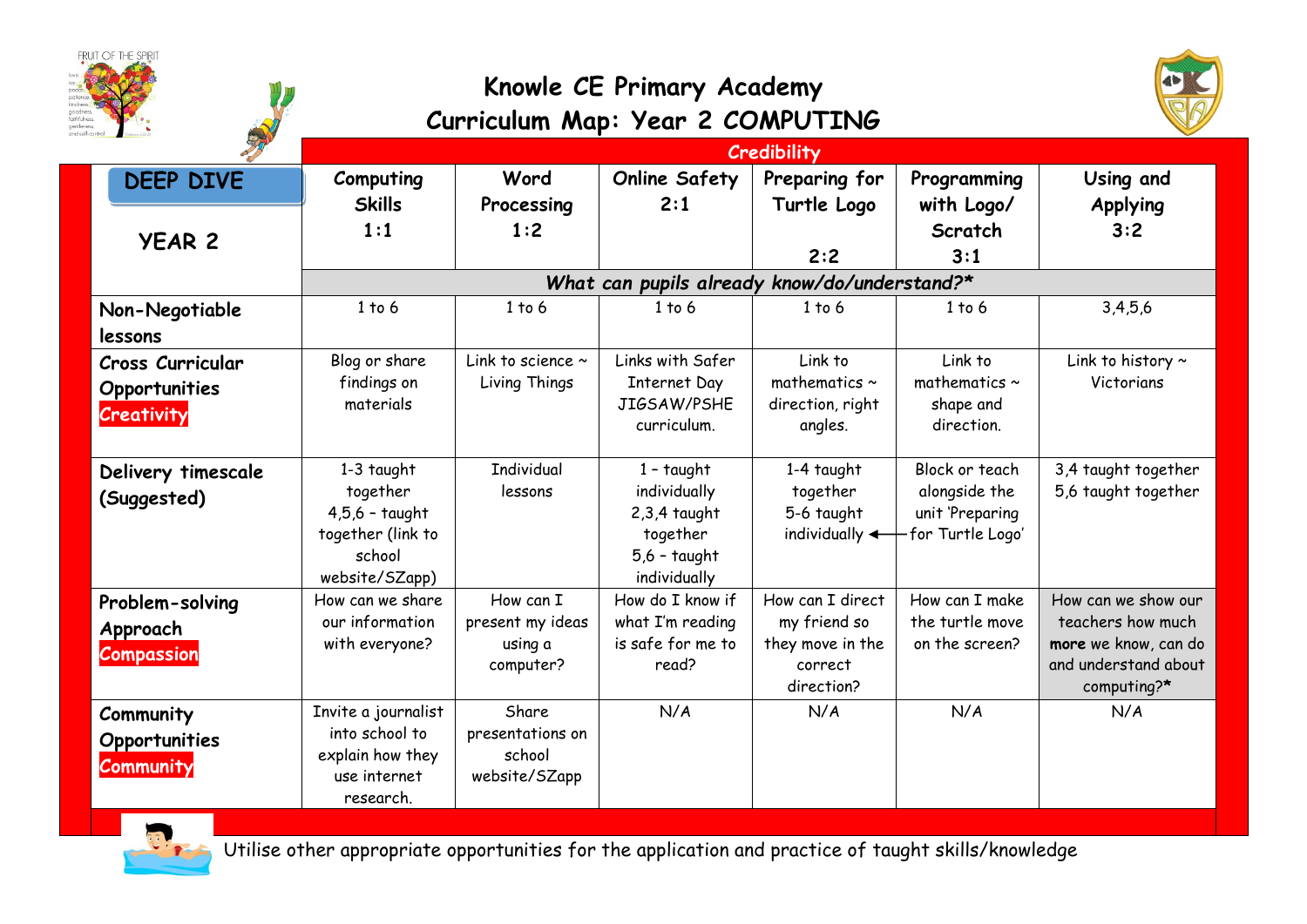| Assessment Criteria                                                                                                                                                                                                                                                                                                                                                                                                                                                                                                                                                                                                                                                                                                                                                                                                                                                                                                                                                             |                                                                                                                                                                                          |
|---------------------------------------------------------------------------------------------------------------------------------------------------------------------------------------------------------------------------------------------------------------------------------------------------------------------------------------------------------------------------------------------------------------------------------------------------------------------------------------------------------------------------------------------------------------------------------------------------------------------------------------------------------------------------------------------------------------------------------------------------------------------------------------------------------------------------------------------------------------------------------------------------------------------------------------------------------------------------------|------------------------------------------------------------------------------------------------------------------------------------------------------------------------------------------|
| By the end of each unit all children should be able to:                                                                                                                                                                                                                                                                                                                                                                                                                                                                                                                                                                                                                                                                                                                                                                                                                                                                                                                         |                                                                                                                                                                                          |
| <b>Computing Skills</b><br>- Search using the words "for kids"<br>- Follow a weblink<br>- Locate their own blog<br>- Understand how to blog safely and responsibly                                                                                                                                                                                                                                                                                                                                                                                                                                                                                                                                                                                                                                                                                                                                                                                                              | <b>Word Processing Skills</b><br>- Insert slides, add and type in a text box                                                                                                             |
| <b>Online Safety</b><br>- Know what 'digital footprint' means<br>- Know that people can use the information they put online<br>- Know that a digital footprint contains information about a person<br>- Identify keywords that will give good search results<br>- Use a website to search for information<br>- Begin to identify possible dangers online<br>- Identify websites suitable for their age<br>- Know when to ask an adult for advice about accessing a website<br>- Know what to do if a website makes them uncomfortable<br>- Talk about what people might want to know about a website<br>- Give their opinion about a website<br>- Say what they like and dislike about a website<br>- Begin to consider who a website could be aimed at<br>- Identify unkind online behaviour<br>- Know what to do if they think someone is being unkind to them<br>online<br>- Know how to safely search for information online<br>- Choose appropriate websites for their age | Programming - preparing for Turtle Logo<br>- Walk forward a number of steps<br>- Turn accurately 90° (a quarter turn)<br>- Walk squares and rectangles<br>- Give and follow instructions |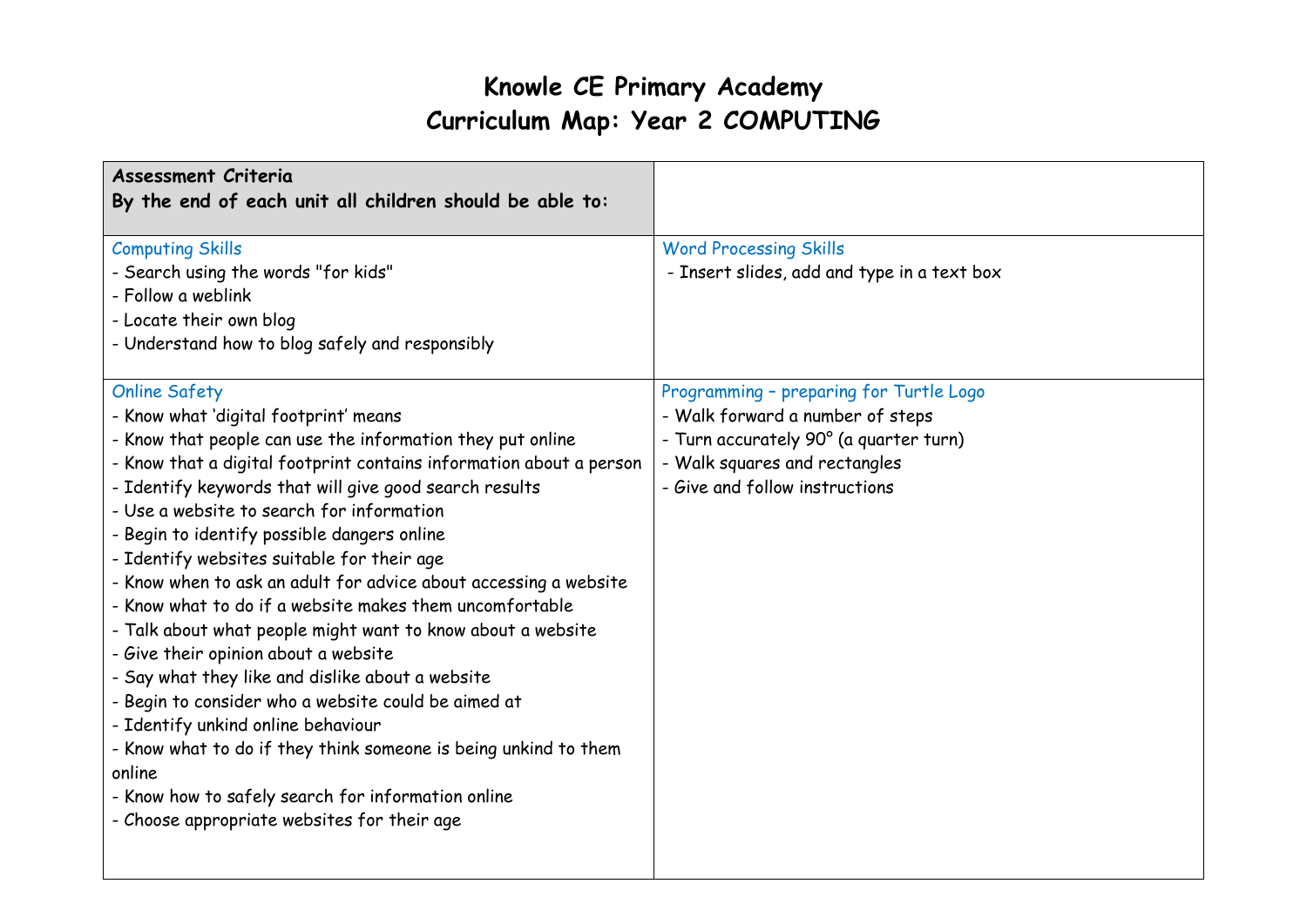| Programming with Logo/Scratch                          | Using and Applying                                           |
|--------------------------------------------------------|--------------------------------------------------------------|
| - Draw lines of different lengths using the fd command | - Add text and images to a presentation                      |
| - Move blocks into the Scripts Area                    | - Retrieve/open a file from a saved location                 |
| - Snap blocks together to combine commands.            | - Select a relevant backdrop and character within Scratch    |
|                                                        | - Add a second character and position on the backdrop within |
|                                                        | Scratch                                                      |
|                                                        |                                                              |

We follow a problem-solving approach to Computing. We focus on how we often use technology to solve problems and how sometimes, technology creates problems, which in turn, need solving! Themes and topics often start with a scenario or a question and whenever possible this is made 'real' for our pupils to motivate them and to give purpose to their learning.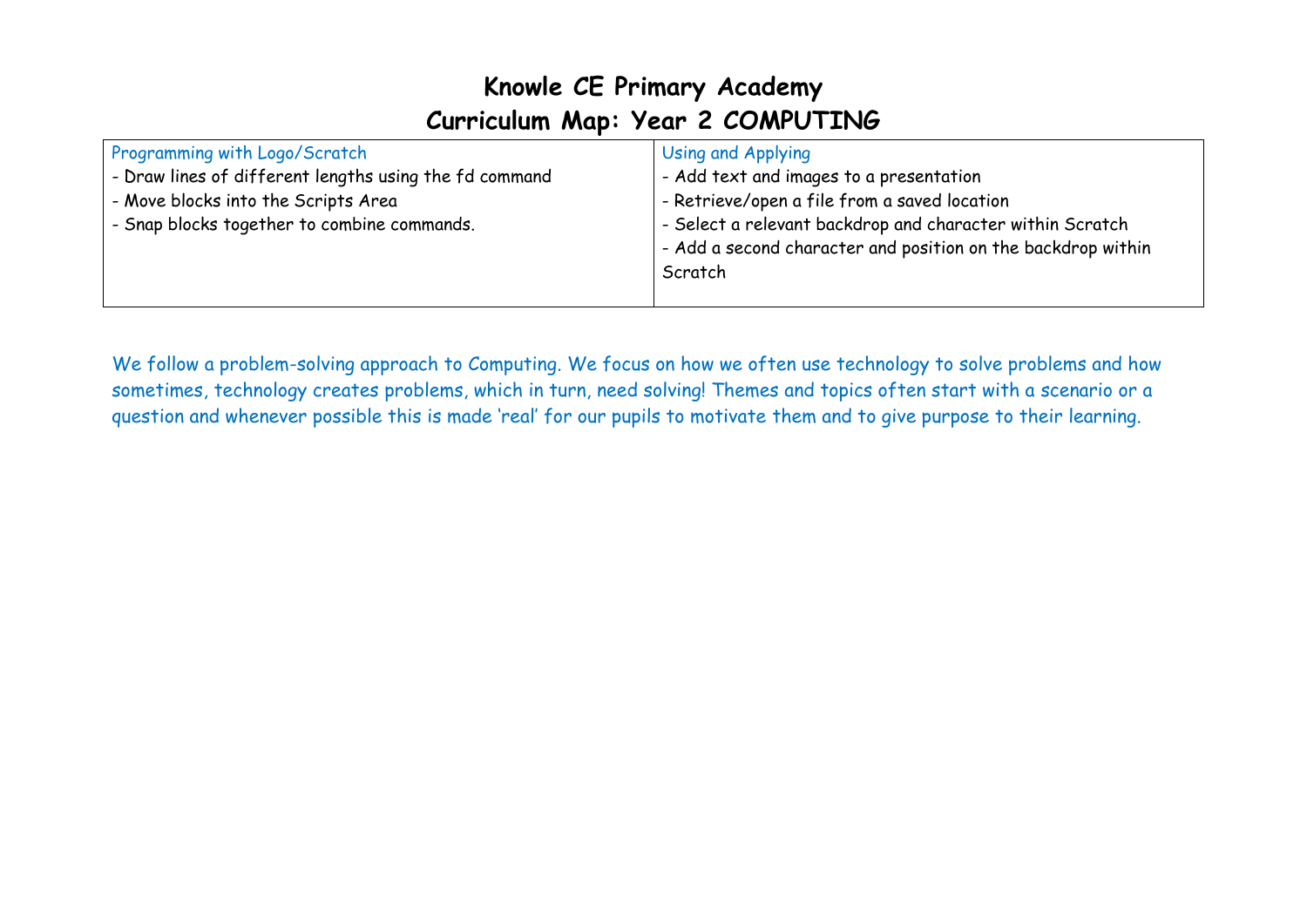|                                                               | Knowle CE Primary Academy<br>Curriculum Map: Year 2 COMPUTING                                 |                                                       |                                                                                                     |                                                                                                                                |                                                                               |                                                                        |
|---------------------------------------------------------------|-----------------------------------------------------------------------------------------------|-------------------------------------------------------|-----------------------------------------------------------------------------------------------------|--------------------------------------------------------------------------------------------------------------------------------|-------------------------------------------------------------------------------|------------------------------------------------------------------------|
|                                                               |                                                                                               |                                                       |                                                                                                     | Credibility                                                                                                                    |                                                                               |                                                                        |
| <b>DEEP DIVE</b><br><b>YEAR 2</b>                             | Computing<br><b>Skills</b><br>1:1                                                             | Word<br>Processing<br>1:2                             | Online<br>Safety<br>2:1                                                                             | <b>Recovery</b><br>Curriculum<br><b>Computing Science</b><br>2:2                                                               | Preparing for<br>Turtle Logo<br>3:1                                           | Programming<br>with Logo/<br>Scratch<br>3:2                            |
|                                                               |                                                                                               |                                                       |                                                                                                     | What can pupils already know/do/understand?*                                                                                   |                                                                               |                                                                        |
| Non-Negotiable<br>lessons                                     | 1 to 6                                                                                        | 1 to 6                                                | 1 to 6                                                                                              | <b>Key Skills</b><br><b>Logging On</b>                                                                                         | 1 to 6                                                                        | 1 to 6                                                                 |
| <b>Cross Curricular</b><br>Opportunities<br><b>Creativity</b> | Blog or share<br>findings on<br>materials                                                     | Link to science ~<br>Living Things                    | Links with Safer<br>Internet Day<br>JIGSAW/PSHE<br>curriculum.                                      | Using a mouse and<br>trackpad<br><b>Typing</b><br>Follow a given<br>pathway to open a                                          | Link to<br>mathematics $\sim$<br>direction, right<br>angles.                  | Link to<br>mathematics $\sim$<br>shape and<br>direction.               |
| Delivery timescale<br>(Suggested)                             | $1-3$ taught<br>together<br>$4,5,6$ - taught<br>together (link to<br>school<br>website/SZapp) | <b>Individual</b><br>lessons                          | $1 - \text{taught}$<br>individually<br>$2,3,4$ taught<br>together<br>$5,6$ - taught<br>individually | program<br>Open and save a<br>document.                                                                                        | 1-4 taught<br>together<br>5-6 taught<br>individually $\leftarrow$             | Block or teach<br>alongside the unit<br>'Preparing for<br>Turtle Logo' |
| Problem-solving<br>Approach<br><b>Compassion</b>              | How can we share<br>our information<br>with everyone?                                         | How can I<br>present my ideas<br>using a<br>computer? | How do I know if<br>what I'm reading<br>is safe for me to<br>read?                                  | <b>British Science Week</b><br><b>Cross Curricular Link</b><br>Consolidate using<br>child friendly search<br>engines. Teaching | How can I direct<br>my friend so<br>they move in the<br>correct<br>direction? | How can I make<br>the turtle move on<br>the screen?                    |
| Community<br>Opportunities<br>Community                       | Invite a journalist<br>into school to<br>explain how they<br>use internet<br>research.        | Share<br>presentations on<br>school<br>website/SZapp  | N/A                                                                                                 | focus~ using<br>keywords in the<br>search bar/relevance<br>of information                                                      | N/A                                                                           | N/A                                                                    |



Utilise other appropriate opportunities for the application and practice of taught skills/knowledge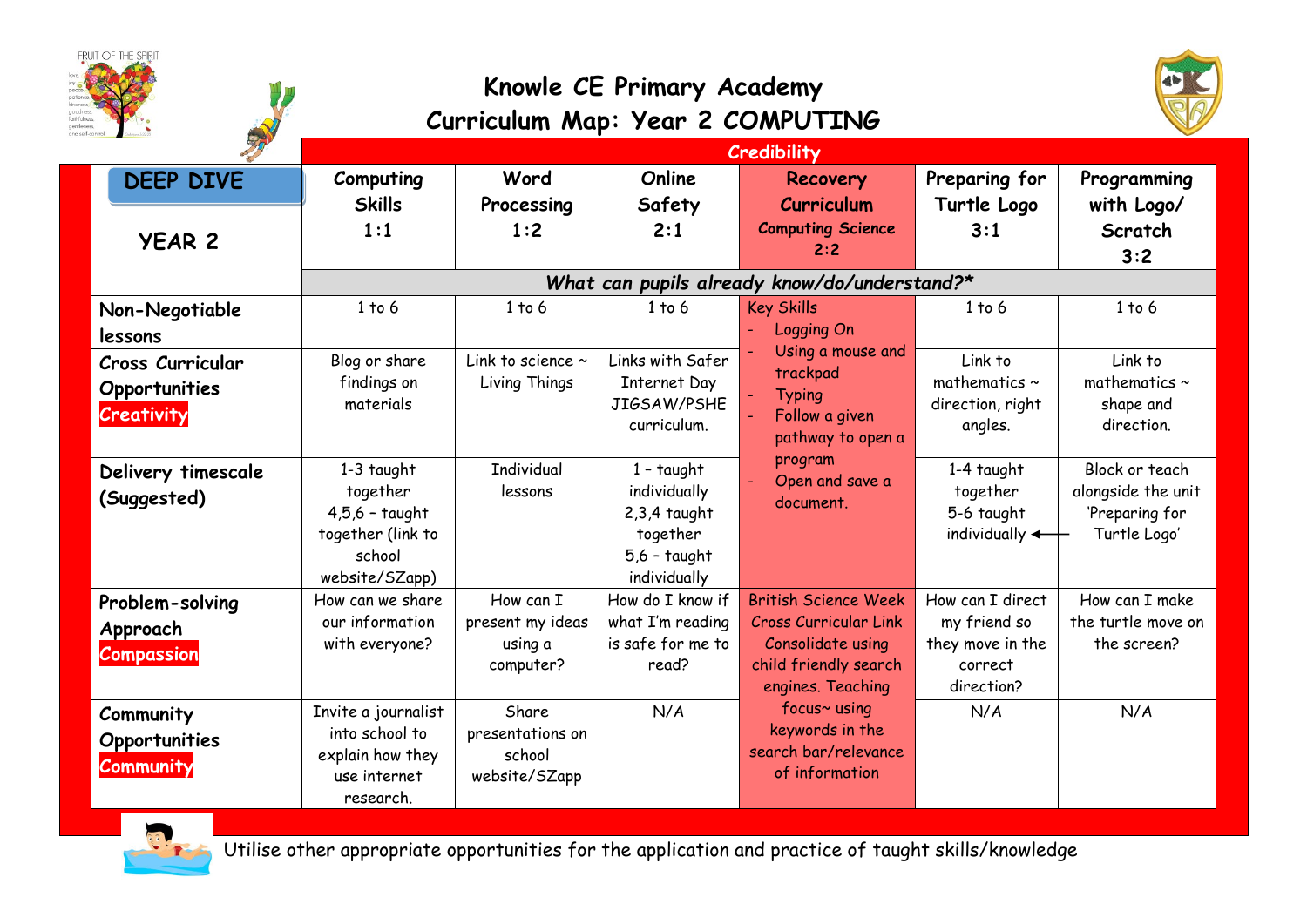| <b>Assessment Criteria</b><br>By the end of each unit all children should be able to:                                                                                                                                                                                                                                                                                                                                                                                                                                                                                                                                                                                                                                                                                                                                                                                                                                                                                           |                                                                                                                                                                                                                                                                                               |
|---------------------------------------------------------------------------------------------------------------------------------------------------------------------------------------------------------------------------------------------------------------------------------------------------------------------------------------------------------------------------------------------------------------------------------------------------------------------------------------------------------------------------------------------------------------------------------------------------------------------------------------------------------------------------------------------------------------------------------------------------------------------------------------------------------------------------------------------------------------------------------------------------------------------------------------------------------------------------------|-----------------------------------------------------------------------------------------------------------------------------------------------------------------------------------------------------------------------------------------------------------------------------------------------|
| <b>Computing Skills</b><br>- Search using the words "for kids"<br>- Follow a weblink<br>- Locate their own blog<br>- Understand how to blog safely and responsibly                                                                                                                                                                                                                                                                                                                                                                                                                                                                                                                                                                                                                                                                                                                                                                                                              | <b>Word Processing Skills</b><br>- Insert slides, add and type in a text box                                                                                                                                                                                                                  |
| <b>Online Safety</b><br>- Know what 'digital footprint' means<br>- Know that people can use the information they put online<br>- Know that a digital footprint contains information about a person<br>- Identify keywords that will give good search results<br>- Use a website to search for information<br>- Begin to identify possible dangers online<br>- Identify websites suitable for their age<br>- Know when to ask an adult for advice about accessing a website<br>- Know what to do if a website makes them uncomfortable<br>- Talk about what people might want to know about a website<br>- Give their opinion about a website<br>- Say what they like and dislike about a website<br>- Begin to consider who a website could be aimed at<br>- Identify unkind online behaviour<br>- Know what to do if they think someone is being unkind to them<br>online<br>- Know how to safely search for information online<br>- Choose appropriate websites for their age | Recovery Curriculum<br>I can log on using my personal username and password.<br>I can use manipulate the cursor using either a trackpad or<br>mouse.<br>I can use the keyboard to type simple words.<br>I can open a program by following a given pathway.<br>I can open and save a document. |